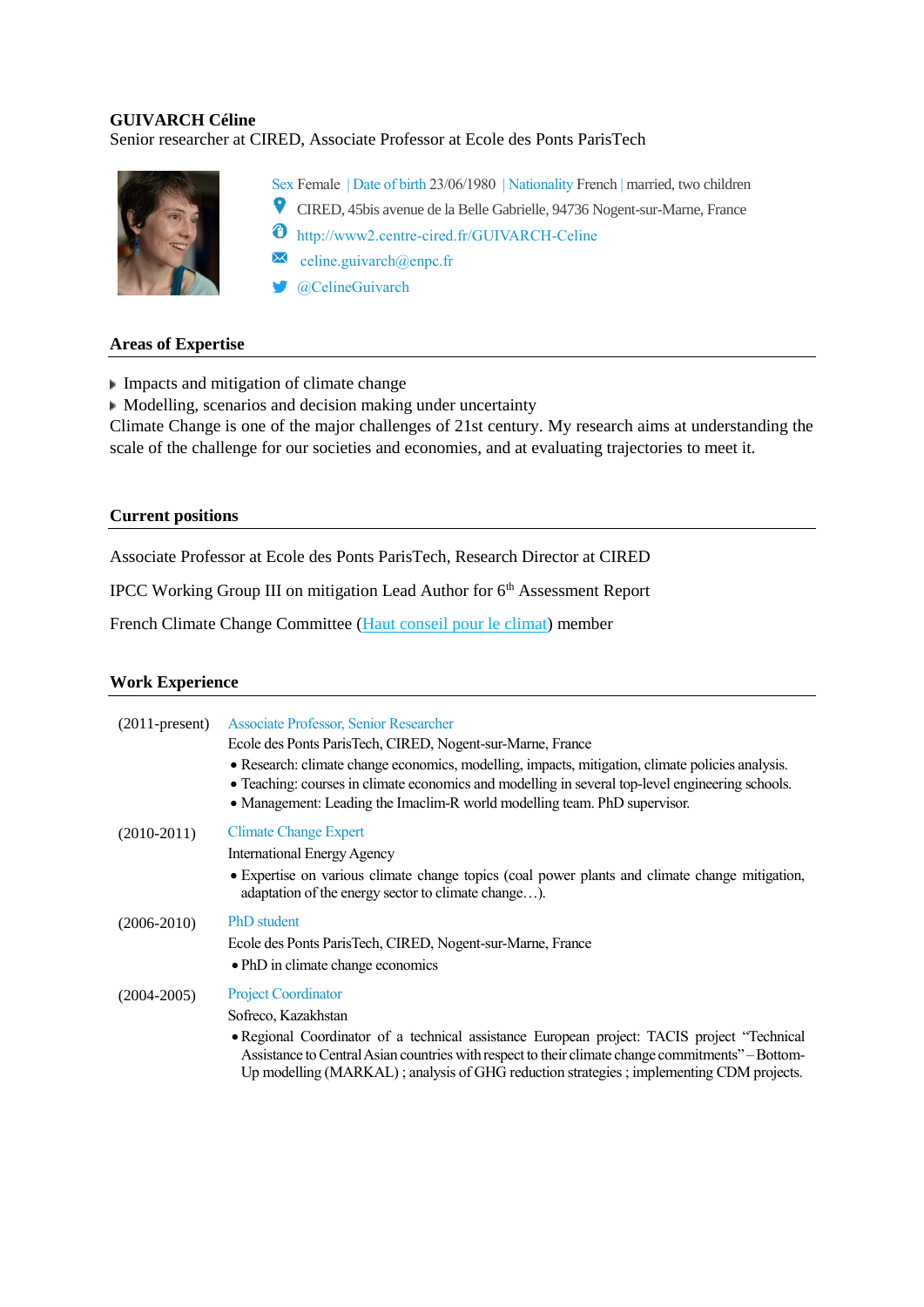### **Education**

| (2017)                  | Habilitation (HDR)                                                                                                                            |  |
|-------------------------|-----------------------------------------------------------------------------------------------------------------------------------------------|--|
|                         | Université Paris-Est, France                                                                                                                  |  |
|                         | • HDR thesis « Uncertainty and inertia at the heart the climate issue : numerical explorations in climate<br>change economics »               |  |
| (2010)                  | PhD                                                                                                                                           |  |
|                         | Université Paris-Est, France                                                                                                                  |  |
|                         | • PhD thesis « Climate change mitigation costs in a second-best world » (supervisor: J.-C. Hourcade)                                          |  |
| (2006)                  | <b>Master</b>                                                                                                                                 |  |
|                         | Ecole des Ponts Paris Tech, France                                                                                                            |  |
|                         | • Public economy, environmental policies and economy, development assistance and aid.                                                         |  |
| (2005)                  | Engineering degree, master                                                                                                                    |  |
|                         | Ecole des Ponts Paris Tech, France                                                                                                            |  |
|                         | • Environmental sciences (sustainable development, risks, climate change, water and sanitation) and GIS<br>(Geographic Information Systems).  |  |
| (2004)                  | <b>Engineering degree</b>                                                                                                                     |  |
|                         | Ecole Polytechnique, France                                                                                                                   |  |
|                         | • Physics, Mechanics, Sciences of planet Earth (meteorology, seismology, physics and chemistry of the<br>atmosphere) and Applied Mathematics. |  |
|                         |                                                                                                                                               |  |
| <b>Personnal Skills</b> |                                                                                                                                               |  |

| Languages               | French (mother tongue), English (Proficient user), Russian (Basic user).                                                                                                                                                                                                                                |
|-------------------------|---------------------------------------------------------------------------------------------------------------------------------------------------------------------------------------------------------------------------------------------------------------------------------------------------------|
| Communication<br>skills | • Intercultural skills: good ability to adapt to multicultural environments, gained though my work<br>experience in Central Asia, in international research projects and in the International Energy<br>Agency.<br>• Team work: I worked in various teams from students associations to research teams. |
| Managerial skills       | • Project and team management: I coordinated the work of five national project offices and<br>several international experts for a European TACIS project; I am currently leading a team of<br>10 researchers.                                                                                           |

### **Academic honors, awards and recognition**

- IPCC, selected Lead Author for WGIII 6<sup>th</sup> Assessment Report, chapter 3 "Mitigation pathways compatible with long-term goals".
- 1st year Inaugural Lesson, Ecole des Ponts ParisTech, 2017. Climate Change [challenges for the economy.](http://www.enpc.fr/3eme-lecon-inaugurale-2017) [\(video\).](http://www.enpc.fr/3eme-lecon-inaugurale-2017)
- Selected participant to **DISCCRS VIII Symposium**. Dissertations Initiative for the Advancement of Climate Change Research, October 12-19, 2013, Colorado, USA. DISCCRS brings together cohorts of competitively selected early career scientists interested in working across traditional disciplinary boundaries. The goal was to develop international, interdisciplinary collegial networks among scholars likely to become leaders in their chosen fields.
- L.E. Rivot Award of the National Academy of Sciences for my rank at Ecole Polytechnique (2003).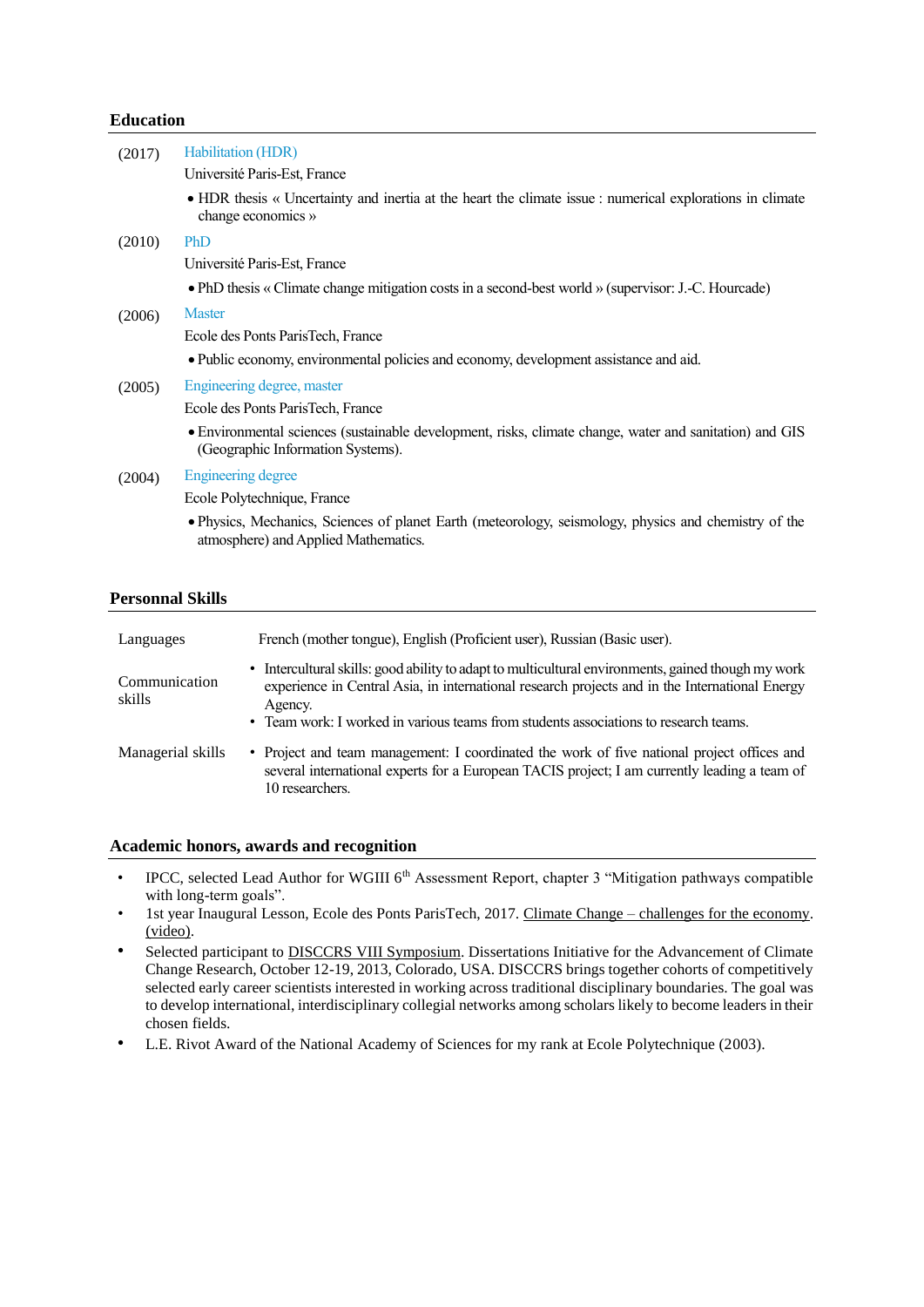### **Publications**

**h-index : 21 (googlescholar), 17 (Scopus)**

#### *Peer-reviewed articles*

- Perrier, Q., C. **Guivarch**, O. Boucher. 2019. ["Diversity of greenhouse gas emission drivers across European](https://doi.org/10.1080/14693062.2019.1625744)  [countries since the 2008 crisis.](https://doi.org/10.1080/14693062.2019.1625744)" Climate Policy (online first).
- Fisch-Romito, V., C. **Guivarch**. 2019. ["Transportation infrastructures in a low carbon world: An evaluation](https://doi.org/10.1016/j.trd.2019.04.014)  [of investment needs and their determinants"](https://doi.org/10.1016/j.trd.2019.04.014). Transportation Research Part D: Transport and Environment 72, 203-219.
- Méjean, A., C. **Guivarch**, J. Lefèvre, M. Hamdi-Cherif. 2019. ["The transition in energy demand sectors to](https://rdcu.be/UyE7)  [limit global warming to 1.5°C"](https://rdcu.be/UyE7). Energy Efficiency 12, 441-462.
- Bataille, C., C. **Guivarch**, S. Hallegatte, J. Rogelj, H. Waisman. 2018. ["Carbon prices across countries"](https://www.nature.com/articles/s41558-018-0239-1.epdf?shared_access_token=nlHB9zmcH0xnkXWM80r2_dRgN0jAjWel9jnR3ZoTv0Px9T-JzameoEyI1zmVaR0_JsCXtaJTpgYilTEon2FHudW6lpiA0bJIpgW0OzZqbKVcrs5jS0cmaD62RGxQwOQ7q_hpBnKNyT4eMQWB9dv5qhEuPAJsh1GVEjmqfuK_gX8%3D). Nature Climate Change 8, 648–650.
- McCollum, D. L., C. Wilson, M. Bevione, S. Carrara, O. Y. Edelenbosch, J. Emmerling, C. **Guivarch**, et al. 2018. ["Interaction of Consumer Preferences and Climate Policies in the Global Transition to Low-Carbon](https://doi.org/10.1038/s41560-018-0195-z)  [Vehicles"](https://doi.org/10.1038/s41560-018-0195-z). Nature Energy 3, 664–673.
- Vrontisi, Z., G. Luderer, B. Saveyn, K. Keramidas, L. Aleluia Reis, L. Baumstark, C. Bertram, H. Sytze de Boer, L. Drouet, K. Fragkiadakis, O. Fricko, S. Fujimori, C. **Guivarch**, A. Kitous, V. Krey, E. Kriegler, E. O Broin, L. Paroussos, D. van Vuuren. 2018. ["Enhancing Global Climate Policy Ambition towards a 1.5 °C](https://doi.org/10.1088/1748-9326/aab53e)  [Stabilization: A Short-Term Multi-Model Assessment"](https://doi.org/10.1088/1748-9326/aab53e). Environmental Research Letters 13 (4): 044039.
- Séférian, R., M. Rocher, C. **Guivarch**, J. Colin. 2018. ["Constraints on biomass energy deployment in](https://doi.org/10.1088/1748-9326/aabcd7)  [mitigation pathways: the case of water scarcity"](https://doi.org/10.1088/1748-9326/aabcd7). Environmental Research Letters 13(5), 054011.
- Benveniste, H., O. Boucher, C. **Guivarch**, H. Le Treut, P. Criqui. 2018. ["Impacts of nationally determined](http://iopscience.iop.org/article/10.1088/1748-9326/aaa0b9)  [contributions on 2030 global greenhouse gas emissions: uncertainty analysis and distribution of emissions".](http://iopscience.iop.org/article/10.1088/1748-9326/aaa0b9) *Environmental Research Letters* 13(1), 014022.
- **Guivarch**, C. and A. Pottier. 2018. [«Climate Damage on Production or on Growth: What Impact on the](https://doi.org/10.1007/s10666-017-9572-4)  [Social Cost of Carbon?»](https://doi.org/10.1007/s10666-017-9572-4). *Environmental Modeling & Assessment* 23 (2) : 117-130.
- Audoly, R., A. Vogt-Schilb, C. **Guivarch**, A. Pfeiffer. 2018. ["Pathways toward zero-carbon electricity](https://doi.org/10.1016/j.apenergy.2018.05.026)  [required for climate stabilization"](https://doi.org/10.1016/j.apenergy.2018.05.026). Applied Energy 225: 884-901.
- Perrier, Q., C. **Guivarch**, O. Boucher. 2018. ["L'objectif « zéro émissions nettes » de l'Accord de Paris :](https://doi.org/10.4267/2042/68784)  [signification et implications"](https://doi.org/10.4267/2042/68784). La Météorologie n°103.
- **Guivarch**, C., R. Lempert, E. Trutnevyte. 2017. « [Scenario techniques for energy and environmental](https://doi.org/10.1016/j.envsoft.2017.07.017)  [research: An overview of recent developments to broaden the capacity to deal with complexity and](https://doi.org/10.1016/j.envsoft.2017.07.017)  [uncertainty](https://doi.org/10.1016/j.envsoft.2017.07.017) ». *Environmental Modelling & Software* 97 : 201 10. [**Guest editor for the Special Issue**]
- Marangoni, G., M. Tavoni, V. Bosetti, E. Borgonovo, P. Capros, O. Fricko, D. E. H. J. Gernaat, C. **Guivarch**, P. Havlik, D. Huppmann, N. Johnson, P. Karkatsoulis, I. Keppo, V. Krey, E. Ó Broin, J. Price, D. P. van Vuuren. 2017. « [Sensitivity of projected long-term CO2 emissions across the Shared Socioeconomic](http://rdcu.be/oAfZ)  [Pathways](http://rdcu.be/oAfZ) ». *Nature Clim. Change* 7 (2) : 113-117.
- Ó Broin, E., C. **Guivarch**. 2017. « [Transport infrastructure costs in low-carbon pathways](http://dx.doi.org/10.1016/j.trd.2016.11.002) ». *Transportation Research Part D: Transport and Environment* 55 : 389-403.
- Maury, O., L. Campling, H. Arrizabalaga, O. Aumont, L. Bopp, G. Merino, D. Squires, W. Cheung, M. Goujon, C. **Guivarch**, S. Lefort, F. Marsac, P. Monteagudo, R. Murtugudde, H. Österblom, J.F. Pulvenis, Y. Ye, B.J. van Ruijven. 2017. « [From shared socio-economic pathways \(SSPs\) to oceanic system pathways](http://www.sciencedirect.com/science/article/pii/S0959378016306343)  [\(OSPs\): Building policy-relevant scenarios for global oceanic ecosystems and fisheries](http://www.sciencedirect.com/science/article/pii/S0959378016306343) ». Global Environmental Change 45: 203 16.
- **Guivarch**, C., S. Monjon. 2016. « [Identifying the main uncertainty drivers of energy security in a low-carbon](http://dx.doi.org/10.1016/j.eneco.2016.04.007)  [world: The case of Europe](http://dx.doi.org/10.1016/j.eneco.2016.04.007) ». *Energy Economics* 64 : 530-541.
- **Guivarch**, C., J. Rozenberg, V. Schweizer. 2016. « [The diversity of socio-economic pathways and CO2](http://www.sciencedirect.com/science/article/pii/S1364815216300706)  [emissions scenarios: Insights from the investigation of a scenarios database](http://www.sciencedirect.com/science/article/pii/S1364815216300706) ». *Environmental Modelling & Software* 80 : 336-353.
- Berry, A., Y. Jouffe, N. Coulombel, C. **Guivarch**. 2016. « [Investigating fuel poverty in the transport sector:](http://www.sciencedirect.com/science/article/pii/S2214629616300123)  [Toward a composite indicator of vulnerability](http://www.sciencedirect.com/science/article/pii/S2214629616300123) ». *Energy Research and Social Science* 18 : 7-20.
- Trutnevyte, E., C. **Guivarch**, R. Lempert, N. Strachan. 2016. « [Reinvigorating the scenario technique to](http://link.springer.com/article/10.1007/s10584-015-1585-x)  [expand uncertainty consideration](http://link.springer.com/article/10.1007/s10584-015-1585-x) ». *Climatic Change* 135 (3) : 373-379.
- Gasser, T., C. **Guivarch**, K. Tashiiri, C. D. Jones, P. Ciais. 2015. « [Negative emissions physically needed to](http://www.nature.com/ncomms/2015/150803/ncomms8958/full/ncomms8958.html)  [keep global warming below 2°C.](http://www.nature.com/ncomms/2015/150803/ncomms8958/full/ncomms8958.html) ». *Nature Communications* 6 : 7958.
- **Guivarch**, C., S. Monjon, J. Rozenberg, A. Vogt-Schilb. 2015. « [Would climate policies improve the](http://www.worldscientific.com/doi/abs/10.1142/S2010007815500086)  [European energy security?](http://www.worldscientific.com/doi/abs/10.1142/S2010007815500086) ». *Clim. Change Econ*. 06 : 1550008.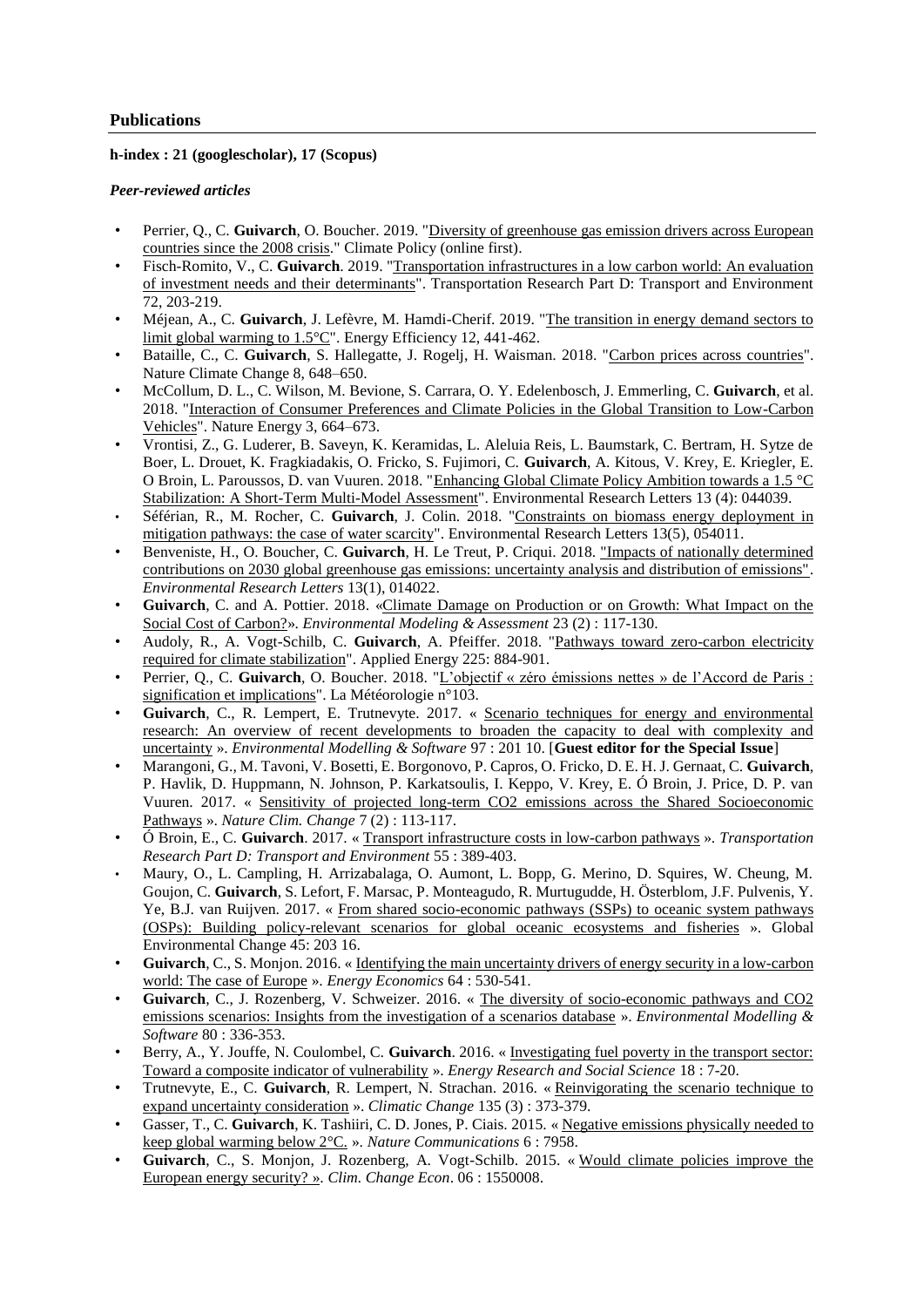- Branger, F., L.-G. Giraudet, C. **Guivarch**, P. Quirion. 2015. « [Global sensitivity analysis of an energy](http://www.sciencedirect.com/science/article/pii/S1364815215001097)[economy model of the residential building sector.](http://www.sciencedirect.com/science/article/pii/S1364815215001097) » *Environmental Modelling & Software* 70, 45-54.
- (in French) Berry, A., Jouffe, Y., **Guivarch**, C., Coulombel, N. 2015. [Comment mesurer la précarité](https://www.academia.edu/13893572/Comment_mesurer_la_pr%C3%A9carit%C3%A9_%C3%A9nerg%C3%A9tique_en_mati%C3%A8re_de_transport)  [énergétique en matière de transport.](https://www.academia.edu/13893572/Comment_mesurer_la_pr%C3%A9carit%C3%A9_%C3%A9nerg%C3%A9tique_en_mati%C3%A8re_de_transport) *La Revue de l'énergie* n° 625, 203-209.
- (in French) Cassen, C., **Guivarch**, C., Lecocq, F. 2015. [Les co-bénéfices des politiques climatiques : un](http://www.nss-journal.org/articles/nss/abs/2015/02/nss150017/nss150017.html)  [concept opérant pour les négociations climat ?.](http://www.nss-journal.org/articles/nss/abs/2015/02/nss150017/nss150017.html) *Natures Sciences Sociétés*, 23, supplément, S41-S51.
- (in French) **Guivarch**, C., Cassen, C. 2015[. L'atténuation du changement climatique: retour sur](http://documents.irevues.inist.fr/bitstream/handle/2042/56365/meteo_2015_88_97.pdf?sequence=1) le 5e rapport [du GIEC.](http://documents.irevues.inist.fr/bitstream/handle/2042/56365/meteo_2015_88_97.pdf?sequence=1) *La Météorologie* 88, 97-105.
- (in French) Boucher, O., Dufresne, J.-L., Vial, J., Brun, E., Cattiaux, J., Chauvin, F., Salas y Mélia, D., Voldoire, A., Bopp, L., Braconnot, P., Ciais, P., Yiou, P., Guilyardi, E., Mignot, J., **Guivarch**, C. 2015. [Projection des changements climatiques futurs.](http://documents.irevues.inist.fr/bitstream/handle/2042/56362/meteo_2015_88_56.pdf?sequence=1) *La Météorologie* 88, 65-68.
- (in French) **Guivarch**, C. et Rozenberg, J. 2014. ['Produire des scénarios par centaines. Comment les](http://www.futuribles.com/fr/base/document/produire-des-scenarios-par-centaines/)  [démarches statistiques renouvellent les approches prospectives.'](http://www.futuribles.com/fr/base/document/produire-des-scenarios-par-centaines/) Futuribles 398, 49-56.
- Rozenberg, J., C. **Guivarch**, R. Lempert, S. Hallegatte. 2014. « [Building SSPs for climate policy analysis: a](http://link.springer.com.gate3.inist.fr/article/10.1007%2Fs10584-013-0904-3)  [scenario elicitation methodology to map the space of possible future challenges to mitigation and](http://link.springer.com.gate3.inist.fr/article/10.1007%2Fs10584-013-0904-3)  [adaptation.](http://link.springer.com.gate3.inist.fr/article/10.1007%2Fs10584-013-0904-3) » *Climatic Change* 122(3) : 509-522.
- **Guivarch**, C., S. Hallegatte. 2013. « [2°C or not 2°C?](http://dx.doi.org/10.1016/j.gloenvcha.2012.10.006) ». *Global Environmental Change* 23(1) : 179-192.
- Waisman, H.D., C. **Guivarch**, F. Lecocq. 2013. « The transportation sector and low-carbon growth pathways » *Climate Policy* 13(1): 106-129.
- (in French) Vogt-Schilb, A., **Guivarch**, C., Hourcade, J.C. 2013. [Les véhicules électrifiés réduiront-ils les](http://hal.archives-ouvertes.fr/hal-00786749/)  [émissions de carbone ?](http://hal.archives-ouvertes.fr/hal-00786749/) *Revue de l'Energie* 611 (janvier/février): 5-11.
- (in French) **Guivarch**, C., Rozenberg, J. 2013. [Les nouveaux scénarios socio-économiques pour la recherche](http://halshs.archives-ouvertes.fr/docs/01/05/37/30/PDF/Guivarch-scenarios_socio-economiques-pre-print.pdf)  [sur le changement climatique.](http://halshs.archives-ouvertes.fr/docs/01/05/37/30/PDF/Guivarch-scenarios_socio-economiques-pre-print.pdf) *Revue Pollution Atmosphérique*. Climat, santé, société. N° spécial climat - Juin 2013.
- Waisman, H.D., **Guivarch**, C., Grazi, F., Hourcade, J.-C. 2012. « [The Imaclim-R Model: Infrastructures,](http://www.springerlink.com/content/22jk123872580154/)  [Technical Inertia and the Costs of Low Carbon Futures under Imperfect Foresight](http://www.springerlink.com/content/22jk123872580154/) ». *Climatic Change* 114(1) : 101-120.
- Giraudet, L.-G., **Guivarch**, C., Quirion, P. 2012. « [Exploring the potential for energy conservation in French](http://www.sciencedirect.com/science/article/pii/S014098831100140X)  [households through hybrid modelling](http://www.sciencedirect.com/science/article/pii/S014098831100140X) ». *Energy Economics* 34(2) : 426-445.
- **Guivarch**, C., S. Mathy. 2012. « [Energy-GDP decoupling in a second best world -](http://www.springerlink.com/content/9857j62t2m386m2t/) a case study on India. » *Climatic Change* 113(2) : 339-356.
- Giraudet, L.-G., C. **Guivarch**, P. Quirion. 2011. « [Comparing and combining energy saving policies. Will](http://www.iaee.org/en/publications/ejarticle.aspx?id=2462)  [proposed residential sector policies meet French official targets ?](http://www.iaee.org/en/publications/ejarticle.aspx?id=2462) » *The Energy Journal*, 32 : 213-242.
- **Guivarch**, C., Hallegatte, S. 2011. « [Existing infrastructure and the 2°C target](http://www.springerlink.com/content/6156718537v34m41/) ». *Climatic Change* 109:801- 805.
- Hamdi-Cherif, M., **Guivarch**, C., Quirion, P. 2011. « [Sectoral targets for developing countries: Combining](http://www.tandfonline.com/doi/abs/10.3763/cpol.2009.0070)  ["Common but differentiated responsibilities" with "Meaningful participation](http://www.tandfonline.com/doi/abs/10.3763/cpol.2009.0070) », *Climate Policy* 11: 731-751.
- **Guivarch**, C., Crassous, R., Sassi, O., Hallegatte, S. 2011. « [The costs of climate policies in a second best](http://www.tandfonline.com/doi/abs/10.3763/cpol.2009.0012)  [world with labour market imperfections](http://www.tandfonline.com/doi/abs/10.3763/cpol.2009.0012) ». *Climate Policy* 11: 768-788.
- Rozenberg, J., Hallegatte, S., Vogt-Schilb, A., Sassi, O., **Guivarch**, C., Waisman, H., Hourcade, J.-C. 2010. « [Climate change and energy security: climate policies as a hedge against the uncertainty on future oil](http://www.springerlink.com/content/u45p6385t6xj8711/)  [supply](http://www.springerlink.com/content/u45p6385t6xj8711/) ». *Climatic Change* 101(3-4) : 663-668.
- Sassi O., Crassous R., Hourcade J.-C., Gitz V., Waisman H., **Guivarch** C., 2010. [Imaclim-R: a modelling](http://inderscience.metapress.com/content/e81p5m067q218t62/)  [framework to simulate sustainable development pathways,](http://inderscience.metapress.com/content/e81p5m067q218t62/) *International Journal of Global Environmental Issues*, Special Issue on Models for Sustainable Development for Resolving Global Environmental Issues: Vol. 10, Nos. 1/2, pp.5-24.
- Mathy, S., C. **Guivarch**. 2010. « [Climate policies in a second-best world -](http://www.sciencedirect.com/science/article/pii/S0301421509008842) A case study on India. » *Energy Policy* 38(3) : 1519-1528.
- **Guivarch**, C., S. Hallegatte, R. Crassous. 2009. « [The resilience of the Indian economy to rising oil prices](http://www.sciencedirect.com/science/article/pii/S0301421509003784)  [as a validation test for a global energy-environment-economy CGE model.](http://www.sciencedirect.com/science/article/pii/S0301421509003784) *» Energy Policy* 37(11) : 4259- 4266.

### *Opinion pieces*

- **Guivarch**, C., A. Mejean, A. Pottier, M. Fleurbaey. 2016. « [Social cost of carbon: global duty](http://science.sciencemag.org/content/351/6278/1160.2.abstract) ». *Science* 351 (6278): 1160 61.
- Boucher, O., V. Bellassen, H. Benveniste, P. Ciais, P. Criqui, C. **Guivarch**, H. Le Treut, S. Mathy, R. Séférian. 2016. « Opinion [: In the wake of Paris Agreement, scientists must embrace new directions for](http://www.pnas.org/content/113/27/7287.full)  [climate change research](http://www.pnas.org/content/113/27/7287.full) ». *PNAS* 113 (27) : 7287–7290.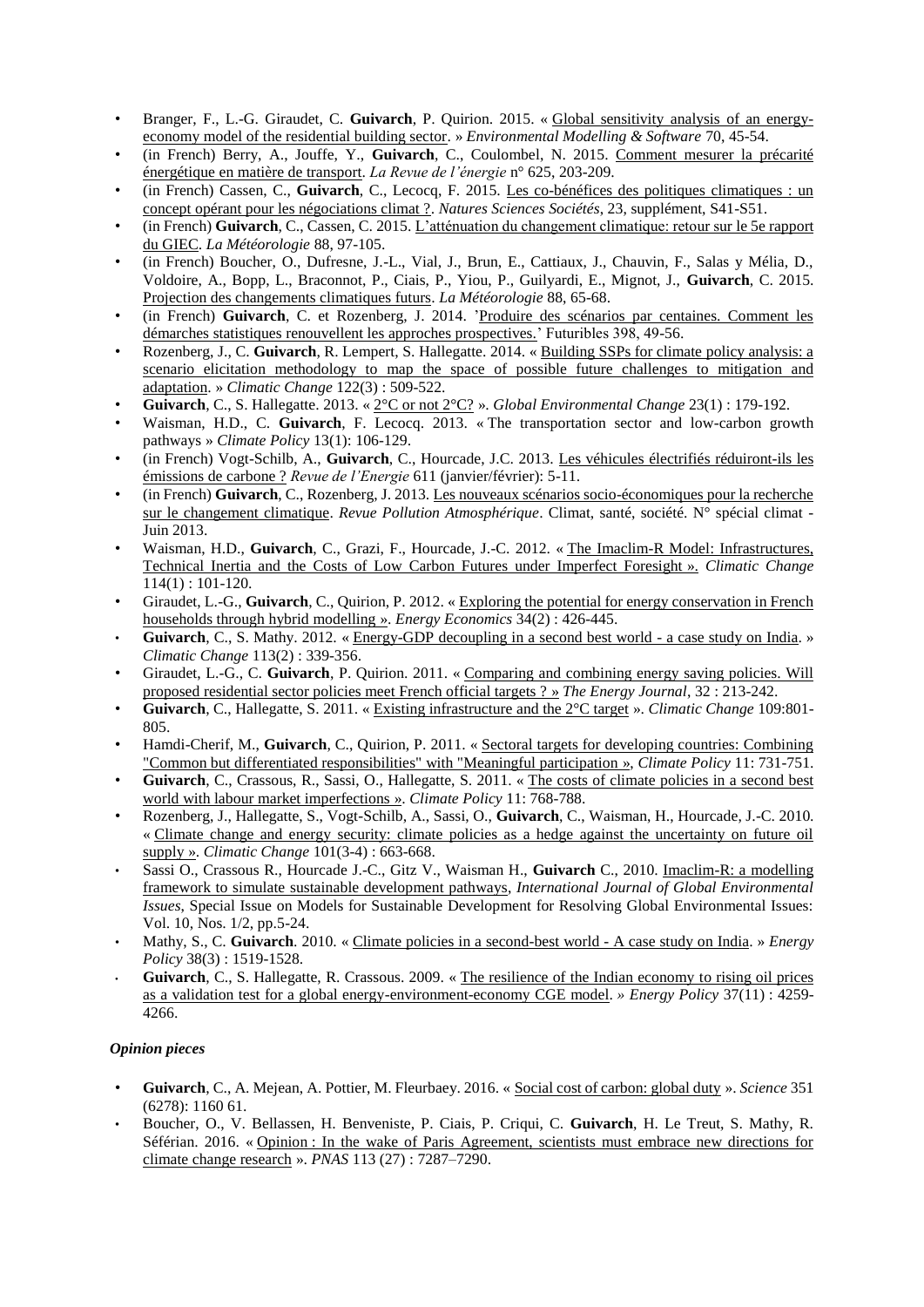#### *Working papers*

- Taconet, N., C. **Guivarch**, A. Pottier. 2019. ["Social Cost of Carbon under stochastic tipping points: when](https://ideas.repec.org/p/fae/wpaper/2019.11.html)  [does risk play a role?"](https://ideas.repec.org/p/fae/wpaper/2019.11.html). FAERE-French Association of Environmental and Resource Economists Working Papers 2019.11.
- Guivarch, C. and Rogelj, J. 2017. « Carbon price variations in  $2^{\circ}$ C scenarios explored », background paper for the [Report of the high-level commission on carbon prices.](https://www.carbonpricingleadership.org/report-of-the-highlevel-commission-on-carbon-prices/)
- Tavoni, M., Bosetti, V., Shayegh, S., Drouet, L., Emmerling, J., Fuss, S., Goeschl, T., **Guivarch**, C., Lontzek, T., Manoussi, V., Moreno-Cruz, J., Muri, H., Quaas, M., Rickels, W. 2017. « [Challenges and Opportunities](https://ssrn.com/abstract=3035166)  [for Integrated Modeling of Climate Engineering](https://ssrn.com/abstract=3035166) ». *FEEM Working Paper* No. 38.2017.
- Wilson, C., Kriegler, E., van Vuuren, D.P., **Guivarch**, C., Frame, D., Krey, V., Osborn, T.J., Schwanitz, V.J. & Thompson, E.L. 2017. [Evaluating Process-Based Integrated Assessment Models of Climate Change](http://pure.iiasa.ac.at/14502/1/WP-17-007.pdf)  [Mitigation.](http://pure.iiasa.ac.at/14502/1/WP-17-007.pdf) *IIASA Working Paper* WP-17-007.
- Giraudet, G., **Guivarch**, C. 2016. « [Global warming as an asymmetric public bad](http://faere.fr/pub/WorkingPapers/Giraudet_Guivarch_FAERE_WP2016.26.pdf) ». FAERE Working Paper, 2016.26.
- Audoly, R., Vogt-Schilb, A., **Guivarch**, C. 2014. [Pathways toward Zero-Carbon Electricity Required for](http://www-wds.worldbank.org/external/default/WDSContentServer/WDSP/IB/2014/10/27/000158349_20141027142212/Rendered/PDF/WPS7075.pdf)  [Climate Stabilization.](http://www-wds.worldbank.org/external/default/WDSContentServer/WDSP/IB/2014/10/27/000158349_20141027142212/Rendered/PDF/WPS7075.pdf) *World Bank Policy Research Working Paper* 7075.
- Demailly, D., Chancel, L., Waisman, H., **Guivarch**, C. 2013. [A post-growth society for the 21st century.](http://www.iddri.org/Publications/Collections/Analyses/Study0813_DD%20et%20al._post-growth%20society.pdf)  [Does prosperity have to wait for the return of economic growth?](http://www.iddri.org/Publications/Collections/Analyses/Study0813_DD%20et%20al._post-growth%20society.pdf), *Iddri Studies* n°08/13, Iddri, Paris, France.

#### *Conference proceedings*

- Trutnevyte, E., **Guivarch**, C. 2014. [Innovative techniques for quantitative scenarios in energy and](http://www.iemss.org/sites/iemss2014/papers/iemss2014_submission_38.pdf)  [environmental research: a review.](http://www.iemss.org/sites/iemss2014/papers/iemss2014_submission_38.pdf) In: Ames, D. P., Quinn, N. W. T., Rizzoli, A. E. (Eds.), 7th International Congress on Environmental Modelling and Software Proceedings, 15-19 June 2014, San Diego, USA.
- **Guivarch**, C., Schweizer, V., Rozenberg, J. 2014. [Enhancing the policy relevance of scenarios through a](http://www.iemss.org/sites/iemss2014/papers/iemss2014_submission_57.pdf)  [dynamic analytical approach.](http://www.iemss.org/sites/iemss2014/papers/iemss2014_submission_57.pdf) In: Ames, D. P., Quinn, N. W. T., Rizzoli, A. E. (Eds.), 7th International Congress on Environmental Modelling and Software Proceedings, 15-19 June 2014, San Diego, USA.

#### *Chapters in books*

- **Guivarch**, C., Rozenberg, J., Cassen, C. and Hourcade, J.C. 2014. 'Energy, Environment and Sustainable Globalisation', in (Eds) J. Eatwell, T. McKinley and P. Petit, Challenges for Europe in the World, 2030, Ashgate, UK.
- **Guivarch**, C. and H. Heidug, 2013. Bioenergy with carbon capture and storage: the negative emission concept, in [Electricity in a Climate Constrained World 2012 -](http://www.iea.org/publications/freepublications/publication/ElecClimate2012_free.pdf) Data and analyses, International Energy Agency, OECD/IEA Publications, Paris, France.
- (in french) **Guivarch**, C., Hallegatte, S. 2012. '2°C or not 2°C', i[n Le Livre Blanc Climat 2012,](http://climat2012.fr/) L'entreprise, les politiques et les citoyens face au changement climatique, 12 visions d'experts (Eds. O. Guy).
- **Guivarch**, C., Hood, C. 2011. 'Early retirement of coal-fired generation in the transition to low-carbon electricity systems', in [Climate and electricity annual 2011-](http://www.iea.org/publications/freepublications/publication/Climate_Electricity_Annual2011.pdf) Data and analyses, International Energy Agency, OECD/IEA Publications, Paris, France.
- (in french) Hamdi-Cherif, M., **Guivarch**, C., Quirion, P. 2011. 'Une approche sectorielle pour la production d'électricité dans les pays en développement: enseignements du modèle Imaclim-R', in Economie du climat, pistes pour l'après-Kyoto (Eds. Godard, O. and J.P. Ponssard), Les éditions de l'Ecole Polytechnique, Palaiseau, France.

#### **Research projects**

- NAVIGATE Next generation of AdVanced InteGrated Assessment modelling to support climaTE policy making H2020 project (2019-2023) (coordinator for Cired)
- [French Interdisciplinary Group on Nationally Determined Contributions](http://icmc.ipsl.fr/images/publications/scientific_notes/GICN_working_paper2.pdf) (co-PI) (2015 –…) financed under an ADEME grant and MTES Climate Services Convention
- [DEEDS DialoguE on European Decarbonisation Strategies](https://deeds.eu/) (contributor) (2017 …) European project H2020
- Investment needs for transport infrastructure along low-carbon pathways (2016-2017) (PI) World Bank project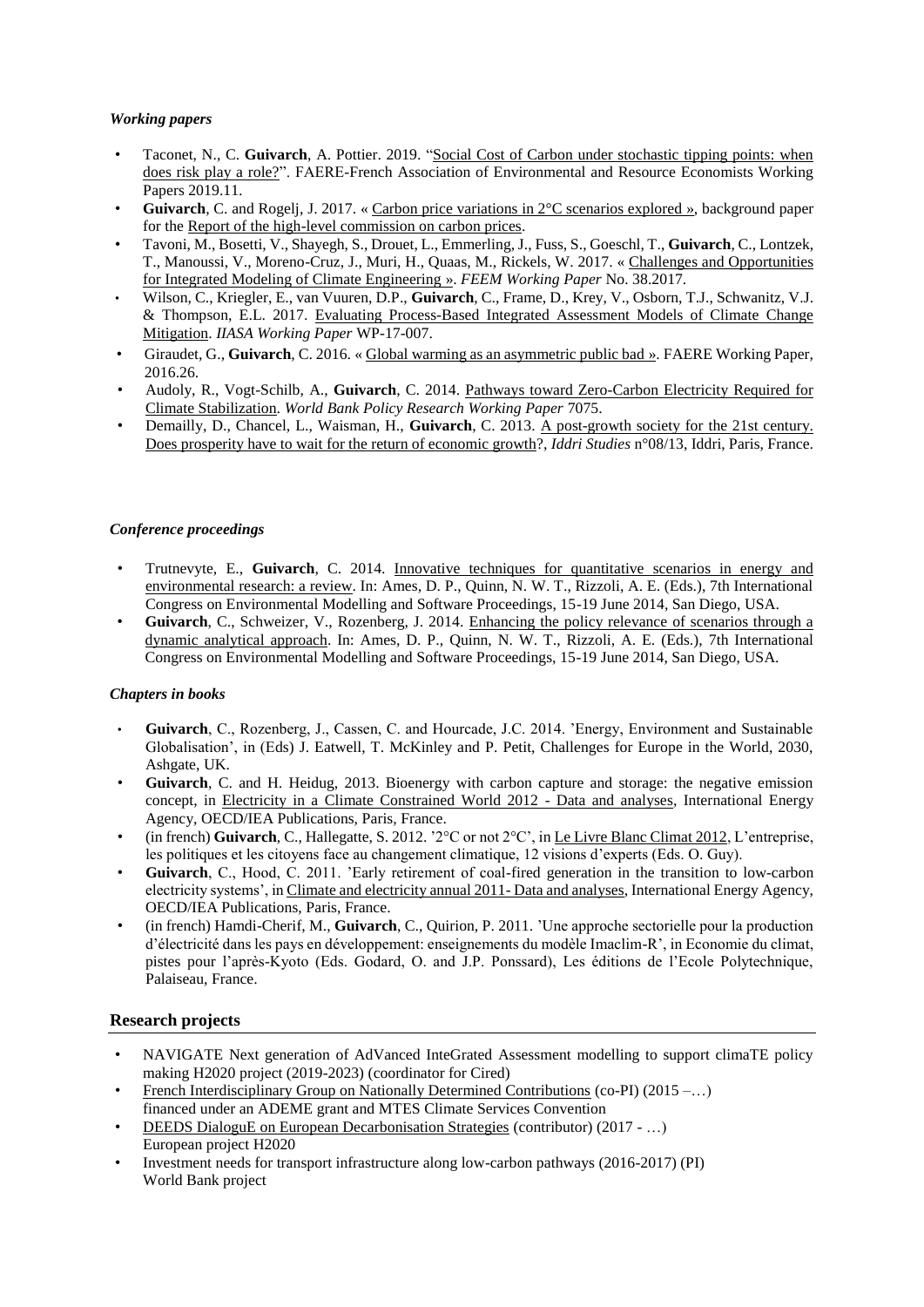- [ADVANCE Advanced Model Development and Validation for the Improved Analysis of Costs and Impacts](http://www.fp7-advance.eu/)  [of Mitigation Policies](http://www.fp7-advance.eu/) (2013 – 2016) (coordinator for Cired) European project FP7
- Sustainable Mobility Institute, Global Vision (2010 2017) (PI) Three consecutive research projects. Topics on long-term mitigation strategies, on technological choices under uncertainty and inertia, on electric vehicles, on fuel poverty. The Sustainable Mobility Institute is a partnership between Renault Foundation and ParisTech.
- (in french) [ELIPSE « Evaluer Les Interactions entre Politique climatique et Sécurité énergétique en Europe](https://halshs.archives-ouvertes.fr/halshs-00800492/document)  [»](https://halshs.archives-ouvertes.fr/halshs-00800492/document) (2011-2012) (co-PI)
- Conseil Supérieur de la Formation et de la Recherche Stratégique
- [Short-Term / Long-Term Coherence of Emissions Reduction Pathway](http://www.climatestrategies.org/research/our-reports/category/57/323.html) (2010) (PI) Climate Strategies
- [AUGUR, Challenges for Europe in the World, 2030](http://augurproject.eu/) (2009-2013) (coordinator for Cired) European project FP7

### **Conferences and research visits**

### *Invited presentations*

- [Conférences Olivier Legrain Sciences et Sociétés 2019.](https://www.ens.fr/agenda/conferences-olivier-legrain-sciences-et-societes-2019/2019-07-08t120000) Le dérèglement climatique : défi mondial, approches sociales. Session « [Autour des scénarios du GIEC](https://www.youtube.com/watch?v=jt9WczWnfbA) ». ENS, 8 juillet 2019.
- Forum interdisciplinarité | À la croisée des sciences. [Changement climatique et interdisciplinarité.](https://prismes.univ-toulouse.fr/player.php?code=Ri4RVWX4&width=100%25&height=100%25) Université Fédérale de Toulouse Midi-Pyrénées, 9 janvier 2019.
- [Four dilemmas for an economy-energy-environment modeler,](http://www2.centre-cired.fr/IMG/pdf/four_dilemmas.pdf) Journées doctorales ABIES, 15 avril 2016.
- « [Modeling Climate Impact on Economic Growth: More Harm, More Uncertainty or None of the Above?](http://scholar.princeton.edu/cfi/cfi-spring-2015-seminar-series)  [Numerical Experiments and Implications for Mitigation Policy](http://scholar.princeton.edu/cfi/cfi-spring-2015-seminar-series) », Princeton, Climate Futures Initiative, Spring 2015 seminar series, April 22, 2015.
- Invited speaker at the [Alliance Summer School in Science and Policy 2014,](http://www.columbia.edu/~jw3144/summerschool.html) « Climate Change Research: The Nexus of Natural and Social Science », Paris, July 2014.
- ["Recent work at Cired in the Framework for the Development of](http://science-and-energy.org/wp-content/uploads/2014/02/28-slides_guivarch_lesHouches.pdf) [New Socio-economic Scenarios forClimate Change Research"](http://science-and-energy.org/wp-content/uploads/2014/02/28-slides_guivarch_lesHouches.pdf), [Science for Energy Scenarios,](http://science-and-energy.org/) Ecole de Physique des Houches, February 2-7, 2014.

### *Research visits*

- Princeton, Princeton Environmental Institute (Robert Socolow and Marc Fleurbaey) (2015) (10 days)
- National Center for Atmospheric Research, Boulder (V. Schweizer and B. O'Neill), Advanced Study Program (2012) (2 weeks)

#### *Organization of conferences and sessions*

- Preparatory workshop to COP21 on INDC evaluation: Boucher, O., H. Benveniste, and C. Guivarch (2016), [Nations' pledges to reduce emissions and the 2°C objective,](https://eos.org/meeting-reports/nations-pledges-to-reduce-emissions-and-the-2c-objective) Eos, 97.
- Session « [Scenarios, public deliberations and decisions](http://fr.slideshare.net/celine_guivarch/session-scenarios-and-decisions-ocf-conference-merged-presentations-52238468) », Our common future under climate change conference, Paris, July 7-10, 2015. co-convener of the session.
- Co-organizer (with E. Trutnevyte) of the UCL-Cired workshop [IQ SCENE: Innovative techniques for](http://www.wholesem.ac.uk/iq-scene/iq-scene)  [Quantitative SCenarios in ENergy and Environmental research,](http://www.wholesem.ac.uk/iq-scene/iq-scene) London, 26-27 March 2014.

#### *Communications*

- 2019 : conférence Legrain ENS, séminaire Koyré, séminaire DDX, forum interdisciplinarité Université de Toulouse
- 2018 : Cobham behavior modelling workshop, séminaire Energie des Houches
- 2017: Ecole Polytechnique, Agence Française de Développement, Modeling for Sustainable Development Chair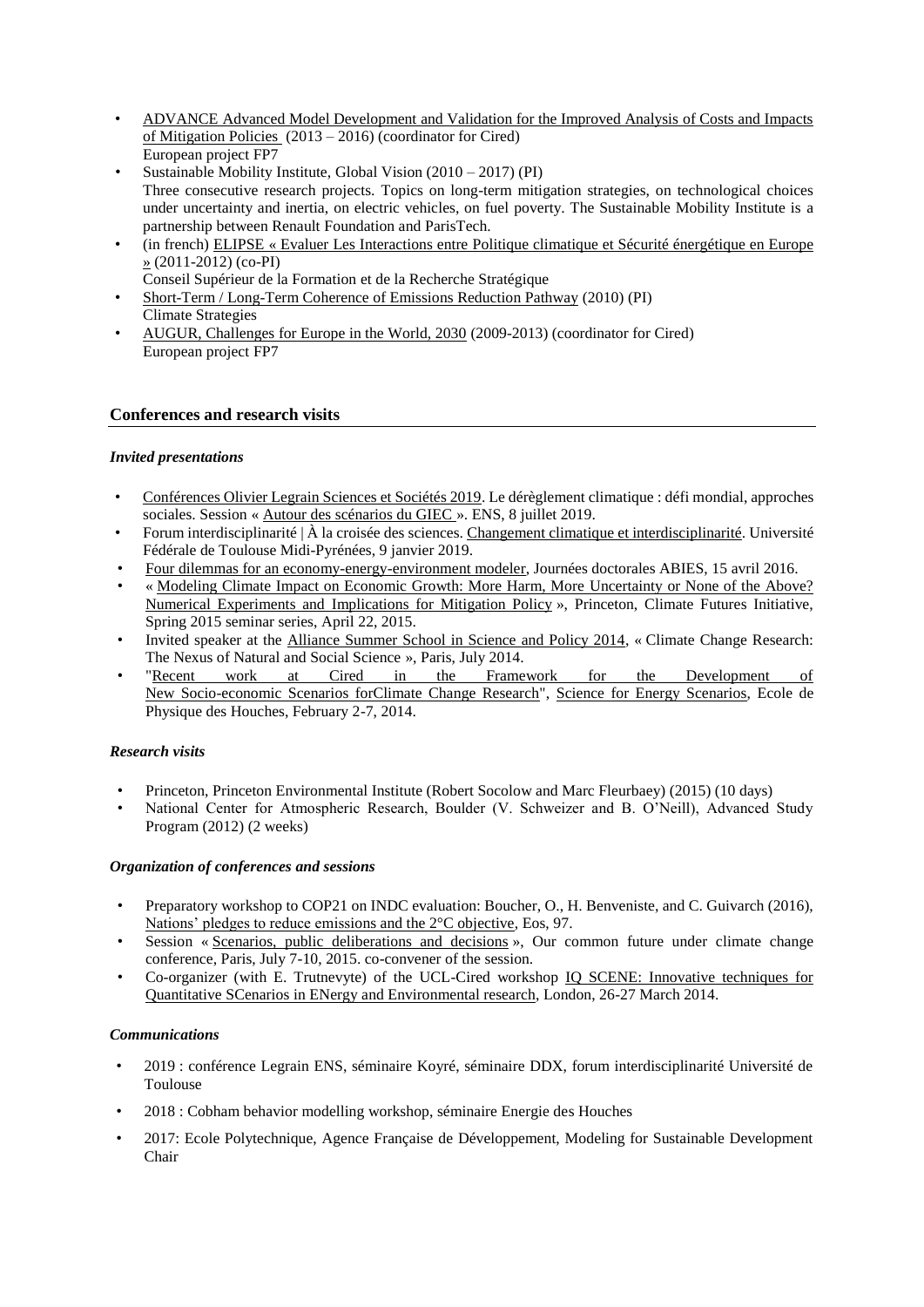- 2016 : Integrated Assessment Modelling Consortium 9th annual conference (Beijing), FEEM, Modeling for Sustainable Development Chair, CEPII
- 2015: Integrated Assessment Modelling Consortium 8th annual conference (Potsdam), Our Common Future under Climate Change conference (Paris), AFSE annual conference (Rennes), CEREGE-AMU, Princeton Climate Future Initiative seminar series
- 2014: European Economic Association Congress (Toulouse), World Congress of Environmental and Resource Economists (Istanbul), LIED, RAND (Santa Monica), international Environmental Modelling & Software society conference (San Diego), UCL Energy Institute, Maison des Sciences de l'Homme Paris
- 2013: Ecole des Mines ParisTech, International Energy Workshop (Paris), GTAP annual conference (Shanghai), European Sustainable Energy Week, UCL Energy Institute
- 2012: Planet Under Pressure conference (London)
- 2010: World Congress of Environmental and Resource Economists (Montreal)
- 2009: International Scientific Congress on Climate Change (Copenhagen), Conference on the International Dimensions of Climate Policies (University of Bern)
- 2007: International Energy Workshop (Stanford)

### **Expertise**

- Member of the French Climate Change Committee (Haut conseil pour le climat)
- Member of the French Sustainable Development Economic Council.
- Member of the French delegation to the 31<sup>st</sup> (Bali, 2009) and 39th (Berlin, 2014) IPCC General Assembly.
- Expert for the « Climate change modelling information » project, European Commission DG Climate Action (2014-2016).

### **Teaching**

- Organizer and faculty of [Cired 2nd International Summer School in](http://www2.centre-cired.fr/international-summer-school?lang=en) Economic modelling of Environment, [Energy and Climate,](http://www2.centre-cired.fr/international-summer-school?lang=en) Topic "The role of demand and lifestyles in low carbon pathways", Paris, 2018 July 2- 6.
- Organizer and faculty of [Cired 1st International Summer School in Economic modelling of Environment,](http://www2.centre-cired.fr/international-summer-school?lang=en)  [Energy and Climate,](http://www2.centre-cired.fr/international-summer-school?lang=en) Topic "Modelling approaches to assess NDCs and mid-century strategies", Paris, 2017 July 4-8.
- Conferences on Climate Change and solutions in the Executive Education program LEAD Academy (Lean, Experience, Adapt, Disrupt), Ecole Polytechnique – PwC– Google (2017, 2018, 2019)
- Courses in environmental and resources economics and modelling, and in climate change economics, Ecole des Ponts ParisTech and other top-level engineering schools.
- Courses on scenarios for climate change research and decisions, ENS Ulm and Ecole Nationale de la Météorologie.

### **PhD supervision**

- Nicolas Taconet (2017-…) Evaluation des dommages macroéconomiques du changement climatique
- Vivien Fisch Romito (2017-…) Le rôle des infrastructures pour répondre au double défi du développement et de l'atténuation du changement climatique
- Juan Vera Molina (2015-…) Choix de technologies bas CO2 dans l'industrie automobile: effets d'inertie de l'écosystème et incidence des politiques publiques (co-supervision with Franck Lecocq)
- Audrey Berry (2014-2018) Essais sur la précarité énergétique : mesures multidimensionnelles et impacts de la fiscalité carbone (co-supervision with Philippe Quirion)
- Manon Solignac (2012-2018) Véhicule électrique et forme urbaine : une évaluation prospective (cosupervision with Franck Lecocq)

### **Outreach and media** (mostly in French)

#### **Médiation scientifique**

• Festival l'Economie aux rendez-vous de l'Histoire de Blois. Membre du conseil scientifique (2017-…). Organisation d'une table ronde ["Égaux par nature ? Inégalités et environnement d'hier à demain"](http://www.rdv-histoire.com/edition-2018-la-puissance-des-images/egaux-par-nature-inegalites-et-environnement-d-hier-demain) (2018).